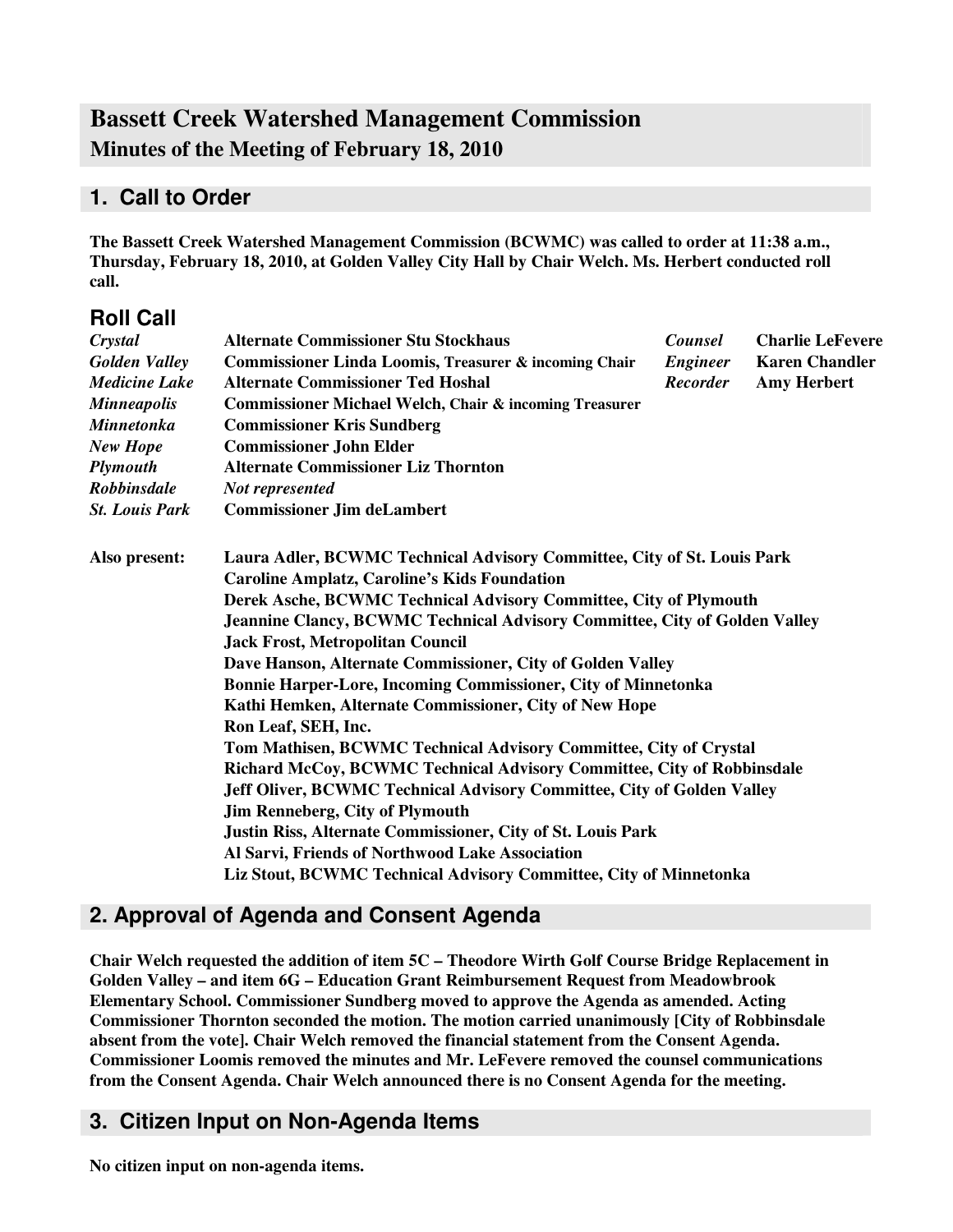### **4. Administration**

- **A. Presentation of the January 21, 2010, BCWMC meeting minutes. Commissioner Loomis requested** that the minutes be amended on page 3 under item 5B to state that "the City of Golden Valley has **already mitigated for the loss of storage on the site…" Commissioner Loomis asked for clarification on page 4 item 6B on who seconded the motion since the minutes reflect that Commissioner Langsdorf moved and seconded. The minutes were amended to reflect that Commissioner Loomis seconded the motion. Chair Welch requested that the minutes be amended** on page 3 in item 4C to indicate the correct number of votes in favor and number of votes absent on the vote. The minutes were amended to reflect that eight votes were in favor of the motion and **that the City of Minnetonka was absent from the vote. Commissioner Loomis moved to approve the minutes as amended. Commissioner Elder seconded the motion. The motion carried unanimously [City of Robbinsdale absent from the vote].**
- **B. Presentation of the Financial Statement. Chair Welch announced that an updated financial report had been handed out at the meeting. He said he pulled the financial report because the Commission is at the end of its fiscal year, which ended January 31, 2010. Chair Welch said some** of today's invoices will be paid from the 2009 budget. He said he wanted to point out the overall **budget numbers. Commissioner Loomis said the updated report handed out today corrected two dates on the report. Ms. Herbert added that the updated report also shows check number 2228 for \$60 to the City of Plymouth for the Yard and Garden Expo participation, which was approved by the Commission in January.**

**The general and construction account balances reported in the February 2010 Financial Report are as follows:**

| <b>Checking Account Balance</b>                      | 733,221.10   |
|------------------------------------------------------|--------------|
| <b>TOTAL GENERAL FUND BALANCE</b>                    | 733,221.10   |
| <b>Construction Account Cash Balance</b>             | 2,573,051.99 |
| Investment due 10/18/2010                            | 533,957.50   |
| Investment due 1/21/2015                             | 500,000.00   |
| TOTAL CONSTRUCTION ACCOUNT BALANCE                   | 3,607,009.49 |
| -Less: Reserved for CIP projects                     | 3,291,191.22 |
| Construction cash/investments available for projects | 315,818.27   |

#### **C. Presentation of Invoices for Payment Approval.**

#### **Invoices:**

- **i. Kennedy & Graven – Legal Services through December 31, 2010 - invoice for the amount of \$2,456.45.**
- **ii. Barr Engineering Company – January Engineering Services - invoice for the amount of \$42,565.38.**
- **iii. Amy Herbert – January Administrator Services - invoice for the amount of \$2,744.38.**
- **iv. Liz Thornton – Education/ Public Outreach – teacher focus group catering – invoice for the amount of \$120.16.**
- **v. Pauline Langsdorf – Education/ Public Outreach – teacher focus group suppliesinvoice for the amount of \$41.88.**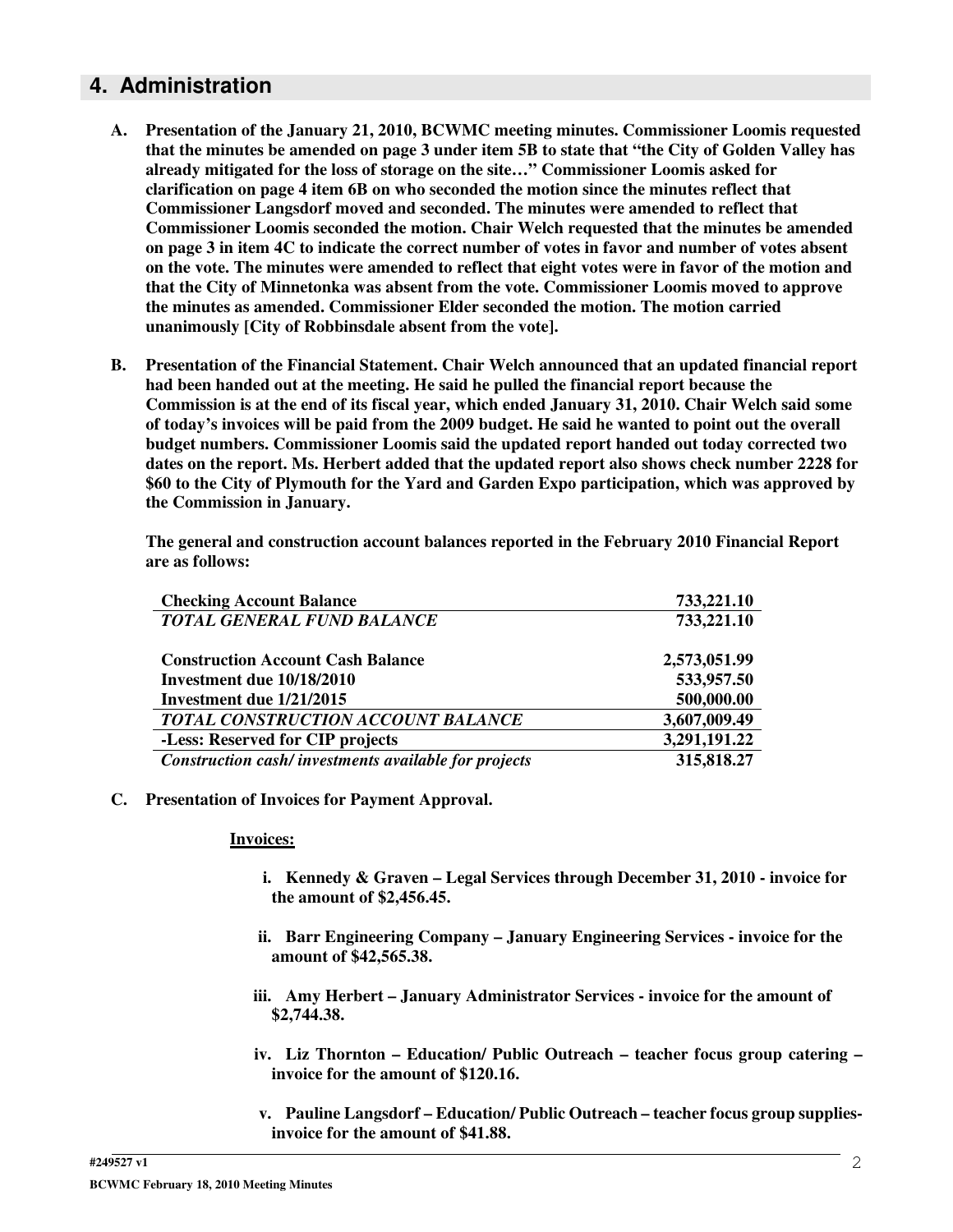- **vi. Springsted, Inc. – Professional Servicesfor Administrator Contractor– invoice for the amount of \$1,500.**
- **vii. D'amico Catering – January 2010 meeting catering – invoice for the amount of \$379.75.**
- **viii. D'amico Catering – February 2010 meeting catering – invoice for the amount of \$370.74.**
- **ix. Margie Vigoren – BWSR Education Workshop Meal – invoice for the amount of \$14.22.**
- **x. Metropolitan Council – 2009 CAMP Participation – invoice for the amount of \$1,390.00.**

**Commissioner Loomis had questions about the Barr Engineering Company invoice and the Metropolitan Council Invoice. Chair Welch pulled those two invoices from the roll call vote. Commissioner Loomis moved to approve invoices i and iii – ix. Acting Commissioner Thornton seconded the motion. By call of roll, the motion carried unanimously [City of Robbinsdale absent from vote].**

**Commissioner Loomis asked for clarification on page 3 of Barr Engineering Company'sinvoice under Commission Meetings regarding which meeting Len Kremer attended since he was not at the January 21 st BCWMC meeting. Ms. Chandler responded that the meeting charge would either be for Mr. Kremer attending the January 2010 TAC meeting and/ or chargesfor Barr's preparation for the TAC and Commission meetings in January. Commissioner Loomis moved to approve the invoice on the condition that Barr clarify the charge and that it was for attending the January TAC meeting or meeting preparation and that Barr respond back to Commissioner Loomis by tomorrow. Commissioner Elder seconded the motion. By call of roll, the motion carried unanimously [City of Robbinsdale absent from vote].**

**Commissioner Loomis asked about the past due charge on the invoice from the Metropolitan Council. Ms. Herbert responded that the charge has been removed by the Metropolitan Council and the amount due is the amount listed on the invoice for the 2009 participation in the CAMP program. Commissioner Loomis moved to approve the invoice. Commissioner Elder seconded the motion. The motion carried unanimously [City of Robbinsdale absent from vote].**

- **D. Review 2010 Engineering Budget. Chair Welch reminded the Commission that the 2010 budget was previously approved and that the memo on the 2010 engineering budget serves as a reminder of the anticipated expenditures. Ms. Chandler asked that the Commission direct Barr and Ms. Herbert to begin working on the BCWMC's 2009 annual report and also to direct Barr to complete the WOMP work. Chair Welch moved to authorize the Commission Engineer and the Recorder to begin preparation of the annual report, for Ms. Herbert to add to the March meeting agenda a review of the annual report format, for Barr to prepare a memo for the March meeting packet reminding the Commission that the annual report is posted on the BCWMC's Web site, and for Barr to perform the WOMP support tasks. Commissioner Sundberg seconded the motion. The motion carried unanimously [City of Robbinsdale absent from vote].**
- **E. Participation in 2010 CAMP. Acting Commissioner Thornton moved to approve participating in the 2010 CAMP Program for the four lakes monitored in 2009 including: Northwood, Parkers, Sweeney (South), and Westwood. Commissioner Loomis seconded the motion. Acting Commissioner Hoshal moved to amend the motion to include the monitoring of Hidden Lake in**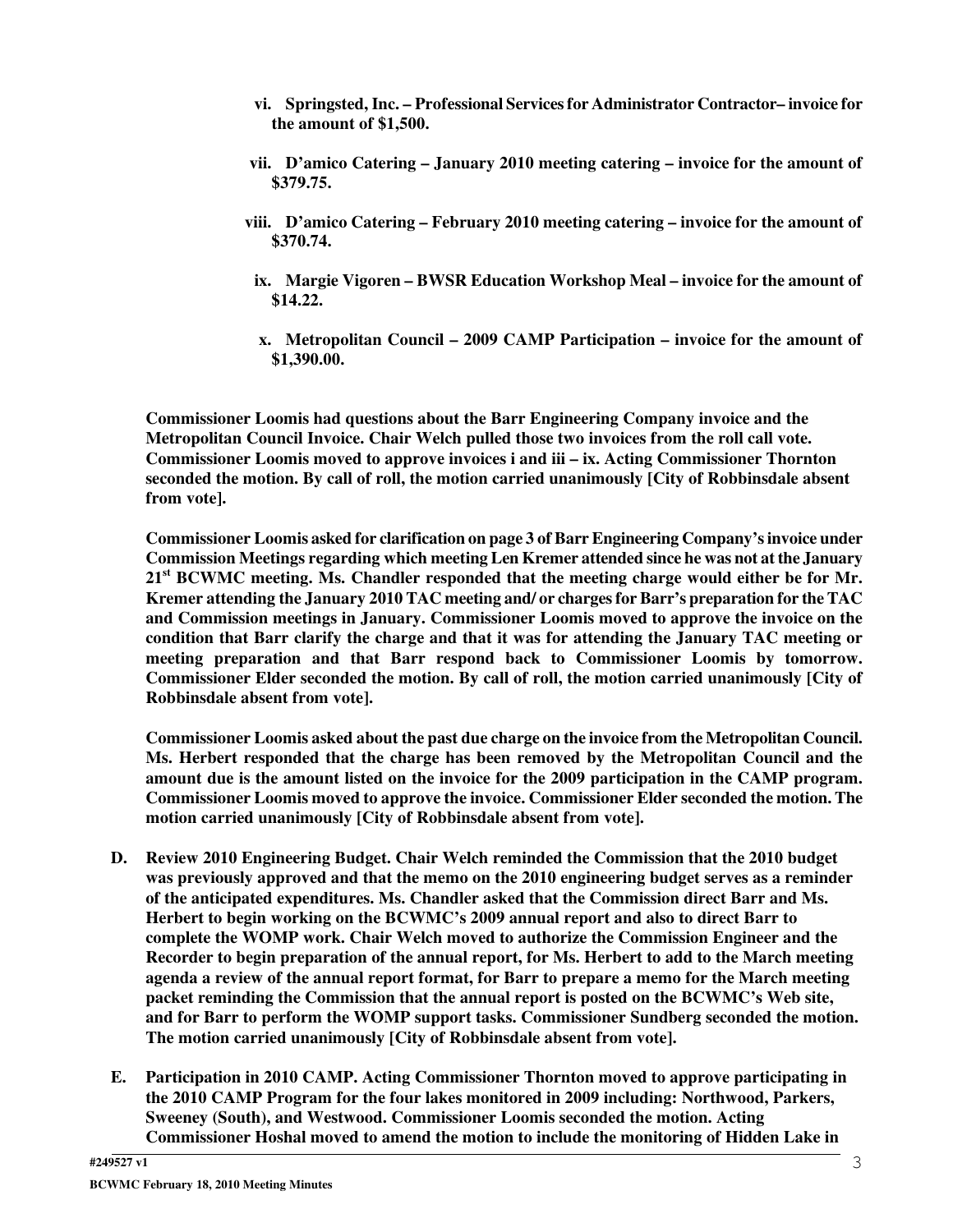**the 2010 CAMP program. Commissioner Loomis seconded the amendment. The amendment failed to carry with one vote in favor of the amendment [City of Medicine Lake] and seven votes against. Mr. Oliver commented that he didn't think additional lakes should be added to the CAMP program at the additional expense without discussion of the merits of the additional monitoring from the overall watershed perspective. He recommended that the idea of adding additional lakes to the 2010 CAMP program be forwarded to the TAC for its discussion and recommendation to the Commission. Chair Welch called a vote on the original motion. The motion carried unanimously [City of Robbinsdale absent from vote]. The Commission directed the TAC to discuss the idea of adding Hidden Lake and/or Medicine Lake to the BCWMC's participation in the CAMP program.**

- **F. Review BCWMC's CIP Reserve Account Policy. Chair Welch summarized that this policy caps the CIP reserve amount at \$250,000 and that the BCWMC has directed itself to review the policy each year. No commissioner recommended changes.**
- **G. Organizational Meeting**
	- **i. Appointment of Chair: Kris Sundberg nominated Linda Loomis as Chair. By call of roll, the motion to elect Linda Loomis as Chair carried with seven votes in favor [City of Golden Valley abstained from the vote and City of Robbinsdale absent].**
	- **ii. Appointment of Vice Chair: Commissioner Welch nominated Ginny Black as Vice Chair. By call of roll, the motion to elect Ginny Black as Vice Chair carried with eight votes in favor [City of Robbinsdale absent from the vote].**
	- **iii. Appointment of Treasurer and Secretary: Acting Commissioner Thornton nominated Michael Welch as Treasurer and Commissioner Elder nominated Pauline Langsdorf as Secretary. By call of roll, the motion to elect Michael Welch as Treasurer and Pauline Langsdorf as Secretary carried with eight votes in favor [City of Robbinsdale absent from the vote].**
	- **iv. Appointment of the Budget Committee: The Commission agreed that the Budget Committee would be the four officers of the BCWMC and Commissioner deLambert and Commissioner Elder.**

## **5. New Business**

**A. South Shore Drive Bridge (DNR Permit Application). Ms. Chandler explained that the bridge is located just downstream of Medicine Lake and is a deteriorating wooden structure that needs replacing. She said it will be part of a larger project for South Shore Drive but the bridge replacement is in front of the Commission because the bridge is within the Bassett Creek floodplain and because the City of Plymouth has applied for a public waters work permit from the Department of Natural Resources. She stated that there is a comment period currently underway and the DNR has asked for the Commission's comments.**

**Ms. Chandler said the Commission Engineer's comments pertain to the floodplain. She said the design needs to show a bridge at a little higher elevation than the preliminary design indicated and the design needs to be based on the higher flood level at the upstream side. Ms. Chandler said there may be some issues with getting the elevation as high as the Commission Engineer would** like, which is one foot above the 100-year flood level. She said if the lowest member of the bridge can be raised to be one foot above the 100-year flood elevation then the project would not need to **come back in front of the Commission. Ms. Chandler said if the design comes back and the lowest** member of the bridge is not one foot above the 100-year flood elevation or if there is a proposal for **fill, then the project will come back in front of the Commission.**

**Ms. Chandler said the Commission Engineer recommends conditional approval of the permit with**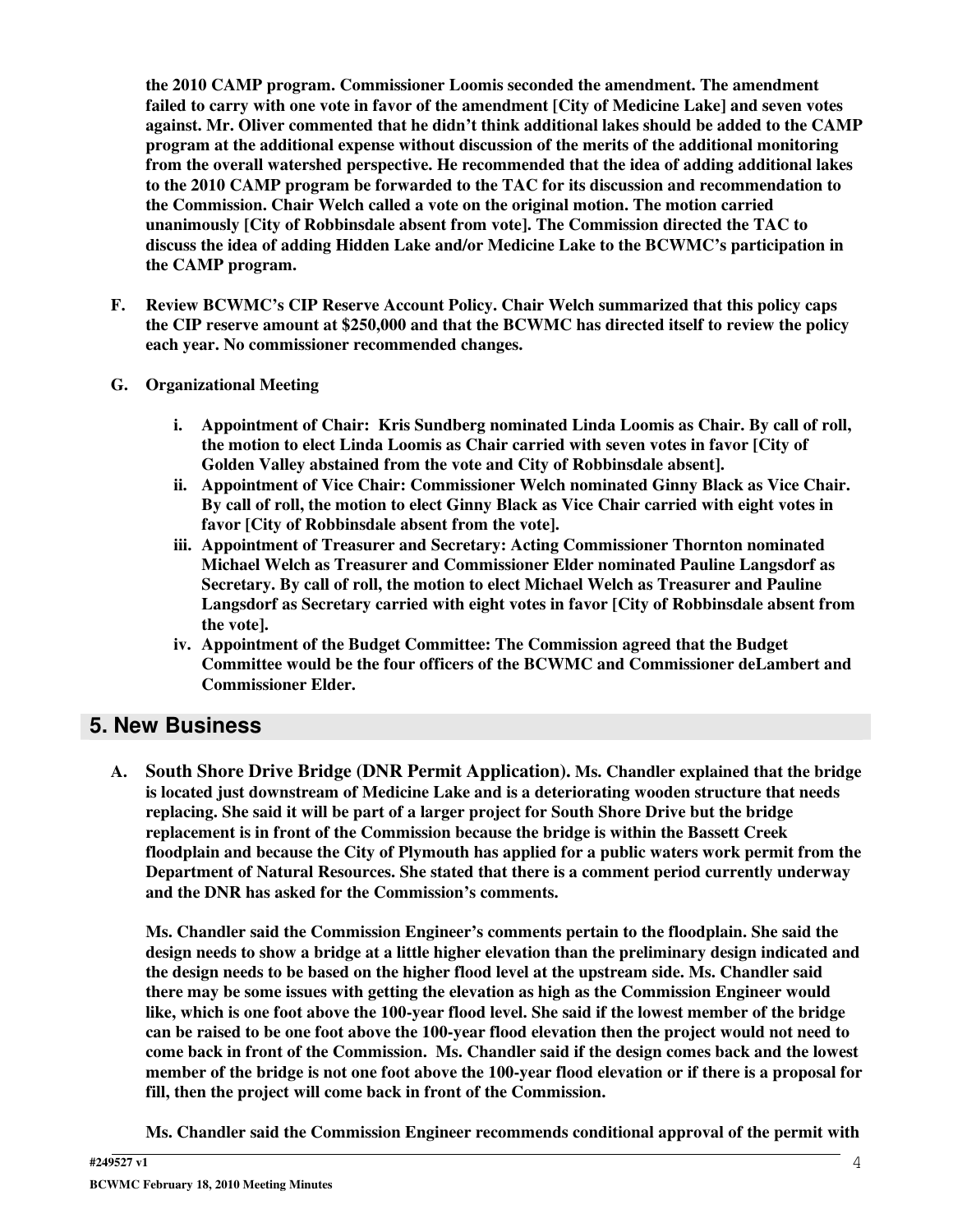the conditions  $A - G$  in the memo and with a minor correction to item  $C$  so that item  $C$  reads **"…fill in the floodplain including rip rap and filter."**

**Chair Welch asked for clarification on the one-foot freeboard and asked if it is a requirement of** the Commission meaning that if it is not met it would require a variance. Ms. Chandler said she is trying to contact Jim Herbert of Barr for that clarification but has not yet reached him. She noted **that the memo for agenda item 5C for the Theodore Wirth Golf Course Bridge, which has the same technical issue for the flood elevation, is written in a manner that implies the one-foot specification is a recommendation as opposed to a requirement.**

**Chair Loomis asked Derek Asche if the City could wait for a decision until the Commission receives more information about its requirements. Ms. Chandler said the Commission does need to submit comments to the DNR at this time. Commissioner Welch moved approval of the permit with the conditions listed in the Engineer's Memo and condition C amended as described by Ms. Chandler and the removal of the second sentence in condition A. Commissioner Elder seconded the motion. Ms. Loomis added that she assumes the motion also directs staff to submit the comments to the DNR. The motion carried unanimously [City of Robbinsdale absent from vote].**

- **B. 2010 Golden Valley Pavement Management Plan. Ms. Chandler said the project is in front of the Commission because it is a street reconstruction project larger than five acres. She said there are over 14 acres that will be disturbed and the project comprises street repaving, curb and gutter,** and the construction of one rain garden. Ms. Chandler reported that the project will result in a 1.3 **acre reduction in impervious surface. She said the city is constructing six sump manholes to trap sediment and one rain garden. Ms. Chandler said the Commission Engineer recommends approval based on comments A – D in the Engineer's Memo with a revision to item C worded as follows, "The City should review downstream water quality ponds for the potential to improve phosphorus removal capabilities." Chair Welch asked for a change in the wording from pond to treatment facility. Acting Commissioner Thornton seconded the motion. The motion carried unanimously [City of Robbinsdale absent from vote].**
- **C. Theodore Wirth Golf Course Bridge Replacement: Golden Valley. Ms. Chandler said that the bridge is located on the golf course in Wirth Park. She said the applicant is the Metropolitan** Council and that as part of a project it is conducting on sanitary sewers in the area, the Met **Council is replacing this bridge. Ms. Chandler said the project is in front of the Commission** because it is within the Bassett Creek floodplain, which is 400 feet wide at this location. She said **the bridge is currently one-foot below the 100-year floodplain elevation and the original proposal was to replace the bridge at a higher elevation. However, she said, that upon further investigation** it was discovered that in order to raise the bridge to the elevation of one-foot above the 100-year flood plain level a lot of fill would need to be added to the floodplain. Ms. Chandler said in this **case the Commission Engineer believes it would be better for the bridge to be replaced at its existing elevation because there would be less blockage of the flow than if the additional fill were added. She reported that the Commission Engineer's recommendation is to approve replacing the bridge at its current elevation, based on the conditions A-F listed on page two of the Engineer's memo and paying special attention to condition B that the trail coming up to the bridge does not get raised.**

**Commissioner Welch wanted to know the status of the DNR permit. He also wondered if the other bridge next to this one is at the same height. Ms. Chandler responded if the replacement bridge is kept at the same elevation as current elevation, there would be no impact on the downstream bridge. Commissioner Welch said there could be either Commission or DNR issues if the other bridge is not at the elevation that is Commission or DNR standards/ policy. He asked if the one foot freeboard is a requirement and commented that it makes sense to have it to give more clearance under the bridge to prevent possible jams under the bridge that cause more flooding.**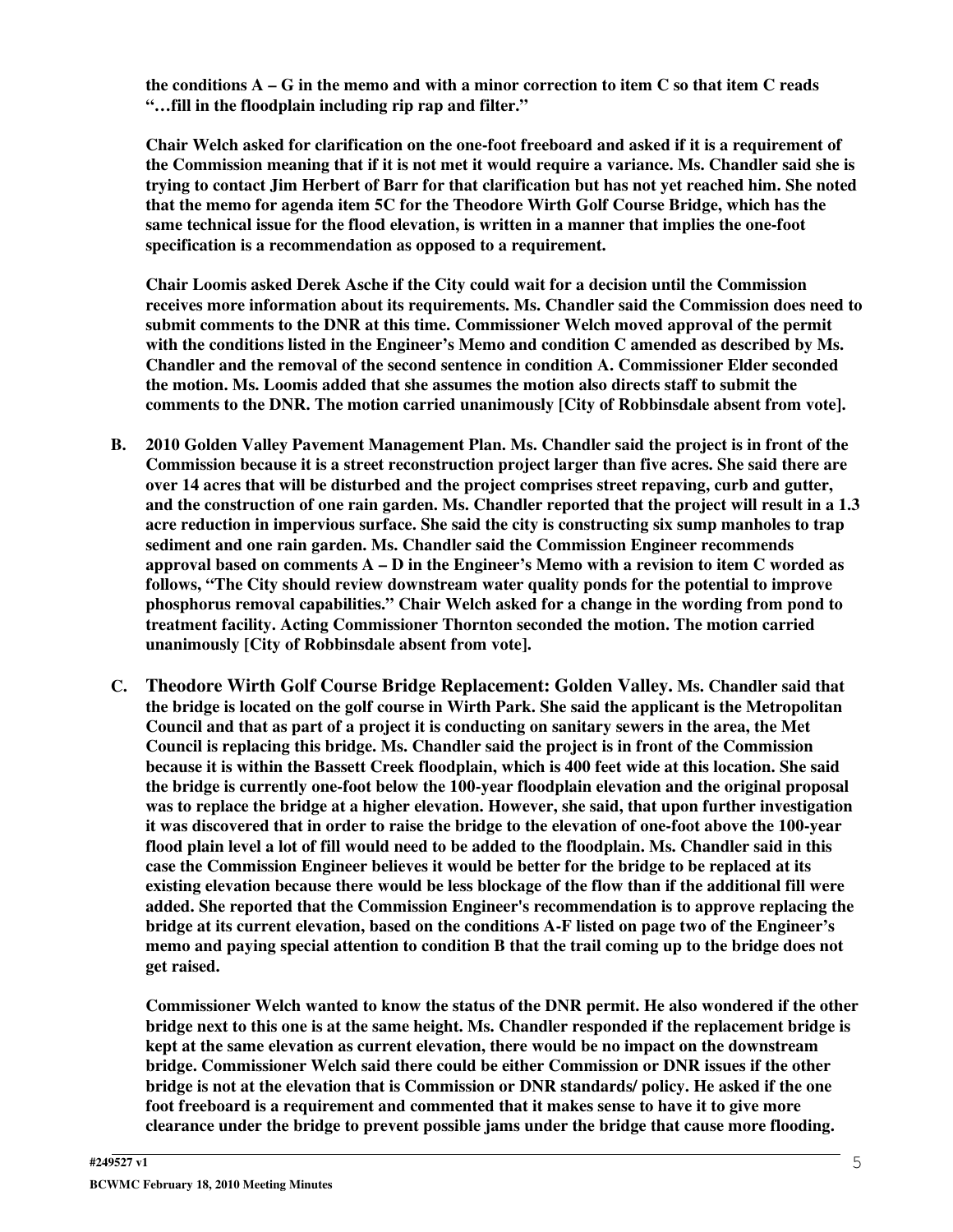**Commissioner Welch commented that this is a complicated project to come to the Commission only a couple of days prior to the meeting. Ms. Chandler responded that this project was originally intended by the Commission Engineer to come in front of the Commission at its March meeting but because of the timing and status of the project design the Commission Engineer felt the Commission should have the opportunity to provide input now.**

**Mr. Oliver said the City of Golden Valley has been working with MCES for five months on this project. He said the city's greatest concern is flood elevation impacts and there are homes upstream that are above the flood plain only marginally and the city's opinion is that replacing the bridge at current elevation is the best possible solution. Mr. Oliver added that it is an altered natural watercourse so the DNR is not involved and the area is not under DNR protection. Mr. Oliver asked for a Commission decision today.**

**Ms. Sundberg moved approval of the project with the conditions listed by Barr Engineering in the memo. Mr. Stockhaus seconded the motion. Commissioner Welch said he is not going to support this motion because it is still unclear to him whether the Commission is varying from Commission requirements and he thinks the Commission should not do that without an understanding of what the Commission's requirements are and the procedures for the Commission to vary from them because it sets a bad precedent.**

**Commissioner deLambert asked for clarification on what precedent the Commission is concerned about setting. Commissioner Welch said it is unclear whether the one foot elevation above the 100 year flood elevation is actually a requirement, meaning the Commission would need to go through a variance process. Chair Loomis asked if Commissioner Welch wanted to add a condition. Chair Welch moved to amend the motion that the approval be contingent on confirming that the one foot elevation above the 100-year flood elevation is not a required condition of the Commission. Commissioners Sundberg and Stockhaus approved the friendly amendment. The motion carried unanimously [City of Robbinsdale absent from the vote].**

### **6. Old Business**

- **A. 2009 Water Quality Monitoring Activities**
	- **i. 2009 Lake Water Quality Study: Sweeney Lake, Twin Lake, Northwood Lake, North Rice Pond and South Rice Pond. Ms. Chandler said she wanted to focus on the results for Twin Lake because the Commission Engineer does have some recommendations for the Commission. She reminded the Commission that the water quality data from Twin Lake in 2008 showed degradation and so the Commission authorized additional monitoring of Twin Lake for 2009. Ms. Chandler said the 2009 data showed even more degradation of the water quality. She said the Commission Engineer recommends taking some more measurements, two water quality samples, in February and March before ice out and collecting sediment samples in the summer of 2010. She said the sediment samples will help determine the potential amount of phosphorus that can be released from the bottom sediments of the lake and will provide information to help determine the cost to minimize or to treat the sediments. Commissioner Welch moved to accept the report and post it on the Web site and to approve the additional measurements with the cost not to exceed \$4,000 and a report to the Commission as soon as possible and the sediment sampling with the cost not to exceed \$4,500. Commissioner Sundberg seconded the motion. The motion carried unanimously [City of Robbinsdale absent from the vote]. The Commission decided in the interest of time to move on to the next agenda item. Ms. Chandler said if anyone has questions on the data for the other lakes monitored to contact her.**
	- **ii. 2008-2009 Biotic Index Evaluation of Bassett Creek and Plymouth Creek. Ms.**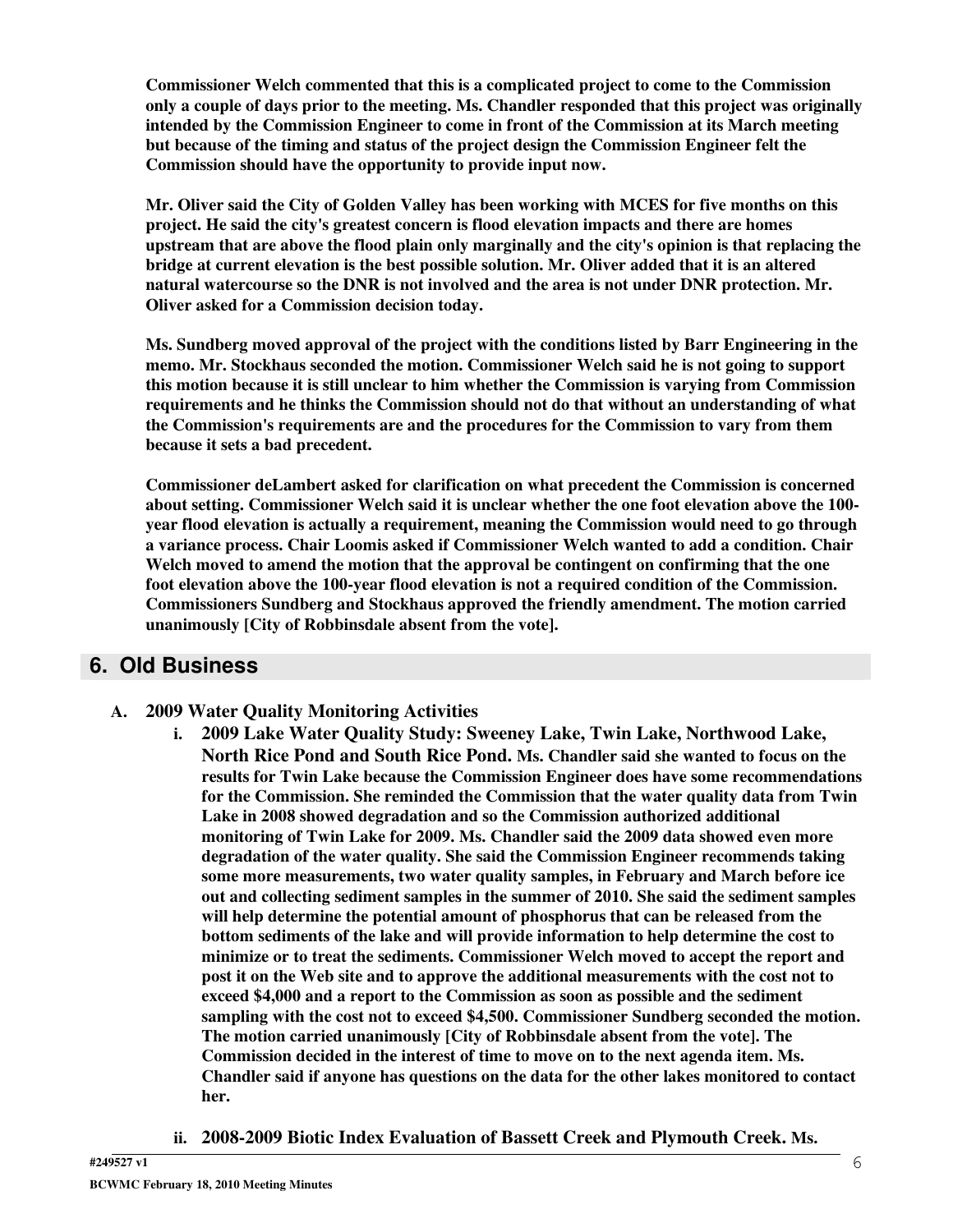**Chandler stated that in 2009 the Minnesota Pollution Control Agency (MPCA) was supposed to monitor the Main Stem of Bassett Creek and Barr Engineering staff was assigned to conduct the biological monitoring of Plymouth Creek and the North and Sweeney Branches. She said that Barr Engineering found out in the fall of 2009 that the MPCA did not conduct the biological monitoring of the Main Stem for some unknown reason. Ms. Chandler reported that the North Branch data showed a significant decline in water quality as indicated by the biotic index. She said the Commission Engineer thinks the decline is due to the low oxygen and low flow due to climatic conditions. Ms. Chandler said the Commission Engineer recommends conducting the monitoring again on the regular schedule, which would be in three to five years. Commissioner Welch moved to accept the report and authorize Ms. Herbert to post it on the Web site. Ms. Thornton seconded the motion. The motion carried unanimously [City of Robbinsdale absent from vote].**

- **B. Review of Robbinsdale Local Surface Water Management Plan. Ms. Chandler reminded the Commission that it received the draft plan from the City of Robbinsdale and that the Commission authorized Barr Engineering to conduct the review. She said Barr reviewed the plan and the review memorandum was in the meeting packet. Ms. Chandler summarized that overall the City of Robbinsdale is meeting the majority of the Commission's requirements and pointed out a few issues that the City needs to address. She said the Commission Engineer recommends that the Commission forward the comments on to the City of Robbinsdale and then when the Commission receives comments back from the City that the Commission at that time would consider approving the plan. Commissioner Sundberg moved to forward the comments on to the City of Robbinsdale. Acting Commissioner Hoshal seconded the motion. The motion carried unanimously [City of Robbinsdale absent from vote].**
- **C. Update on Cultural Resources Review Process for Resource Management Plan (RMP). Ms. Chandler reminded the Commission that it directed Barr Engineering to draft protocols for cultural resources reviews of RMP projects. She said the protocols were sent out with the meeting packet for Commission review. Ms. Chandler said the Commission Engineer recommends sending the draft protocols to Tamara Cameron and Joe Yanta of the U.S. Army Corps for their feedback and if they respond positively then to incorporate the protocols into the RMP. Commissioner Welch agreed that getting informal feedback first should be the next step and then if the feedback is not positive then the Commission Engineer should bring the issue back to the Commission. Commissioner Welch questioned the protocol that there will be a 100-foot wide area of review** around the project site. He said he thinks the Commission needs the focus of the review to be on **the project area instead of expanding the area of analysis. Chair Loomis directed staff to cross off the references to the 100-foot wide area around the project. Commissioner Welch moved to authorize staff to forward the protocols, amended as discussed, for informal feedback to the Corps** and if the feedback is positive then to incorporate the protocols into the RMP and to submit to the **Corps for approval. Commissioner deLambert seconded the motion. The motion carried unanimously [City of Robbinsdale absent from vote].**
- **D. TMDL Updates**
	- **i. Wirth Lake TMDL. Ms. Chandler reported that the public meeting will be set up after the TMDL goes out, which should be in approximately two weeks.**
	- **ii. Sweeney Lake TMDL. Chair Loomis commented that she was disturbed when the state agency held a meeting and did not want any of the MS4s at the meeting. Ron Leaf of SEH, Inc. reported that he met with the MPCA on February 9 th to discuss the Sweeney Lake TMDL and did ask the MPCA to invite the MS4s but the MPCA said it wanted at that meeting to focus on issues with a smaller technical team, which was composed of Brooke**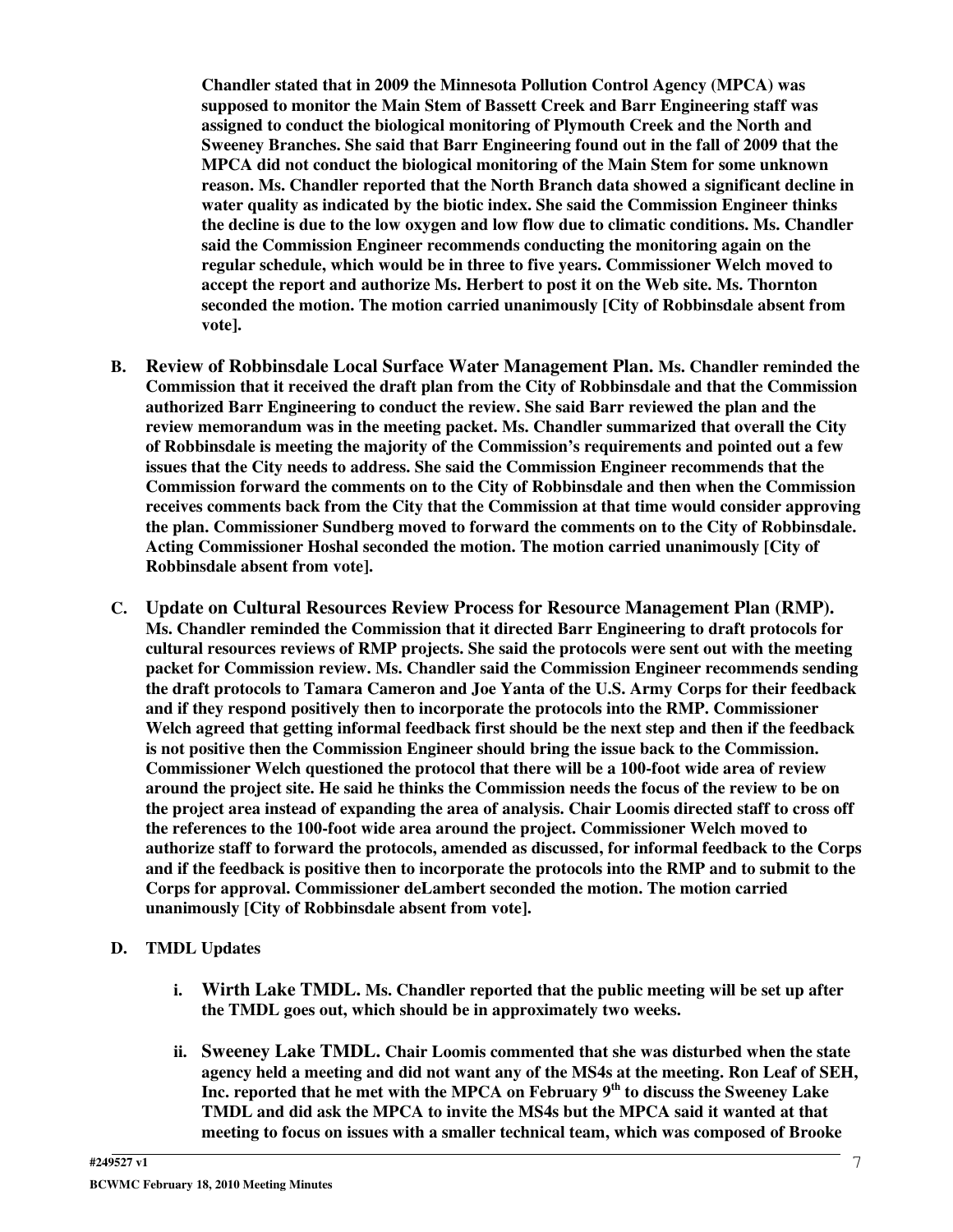**Asleson, John Erdmann, and Mike Trojan of the MPCA, Keith Pilgrim and Len Kremer of Barr Engineering, and himself. Mr. Leaf explained that the focus was to look at the relative distribution of internal versus external load reductions and how were those load distributions reached. He said that Mr. Erdmann explained that the MPCA's concern is that the watershed load reduction that would be the responsibility of the MS4s is too small relative to the internal load reduction. The MPCA was not comfortable with the amount of regulatory control it had through its permit program because it wouldn't have the regulatory mechanism to enforce the internal load reductions. He said the MPCA was also concerned with the reasonable assurance process. Mr. Leaf said the MPCA was more comfortable with an external phosphorus load reduction on the order of 140 to 160 pounds and then using chemical treatment system as an added level of margin of safety, which is an increase over the 99 pounds of external load reduction currently in the TMDL. He said the MPCA said it thinks the U.S. Environmental Protection Agency (EPA) will push back on the 99 pounds number and that the number should be bumped up. Mr. Leaf said that for the purposes of today's discussion he picked the number of 150 pounds, which is 22%, for the external load reduction. Mr. Leaf asked the Commission if it wants to move forward with changing the external load reduction to 140 or 150 pounds and then submitting the TMDL to the MPCA for review or if it wants to hold a meeting with the MS4s and the MPCA to discuss the MPCA's recommendations further. Ms. Clancy said that the City of Golden Valley would like to meet with the MPCA. Commissioner Welch recommended having Chair Loomis attend the meeting on behalf of the Commission and having Commission staff attend the meeting. Mr. Leaf said SEH, Inc. will move ahead with making the other changes to the TMDL that were recommended and to get the meeting with the MPCA scheduled. Chair Welch moved that the Commission direct its consultant for the Sweeney Lake TMDL project to contact the MPCA to set up a meeting to review the proposed revisions to the draft TMDL with the MS4s and Commission representatives. Commissioner Stockhaus seconded the motion. Ms. Clancy said that one** of the items that will come up when the public process begins is who is going to pay for the **improvements. She asked if the Commission would start thinking about the funding process. The motion carried unanimously [City of Robbinsdale absent from vote].**

**iii. Medicine Lake TMDL. Commissioner Welch said that Brooke Asleson told him that the Commission should receive the TMDL by tomorrow. Commissioner Welch volunteered to call Ms. Asleson, if the Commission does not receive the TMDL by tomorrow, to ask her what it would take to get the TMDL completed.**

#### **[Commissioner Elder departs the meeting]**

- **E. BWSR Clean Water Fund Grant and BCWMC CIP Projects**
	- **i. Grant Award and Future Process. Ms. Chandler reported that it looks like the total grant awards for the two projects will be \$650,000, which would be \$360, 000 from the BWSR Clean Water Fund Grant and the rest coming from Hennepin County to the two cities for the projects. She said the grant agreement is being prepared and will need to be signed by the Commission. Ms. Chandler said the Commission needs to complete a work plan, which likely will be due in the end of April. She said once the Commission receives the funds, it will be required to submit project updates every six months through BWSR's eLink system. Ms. Chandler said the Commission Engineer recommends that the Commission direct staff to prepare the draft work plan for the BWSR grant and to coordinate with the cities of Golden Valley and Plymouth as necessary to prepare it. Commissioner Thornton moved to approve staff to prepare the draft work plan. Commissioner Welch seconded the motion. The motion carried unanimously [Cities of New Hope and Robbinsdale absent from vote].**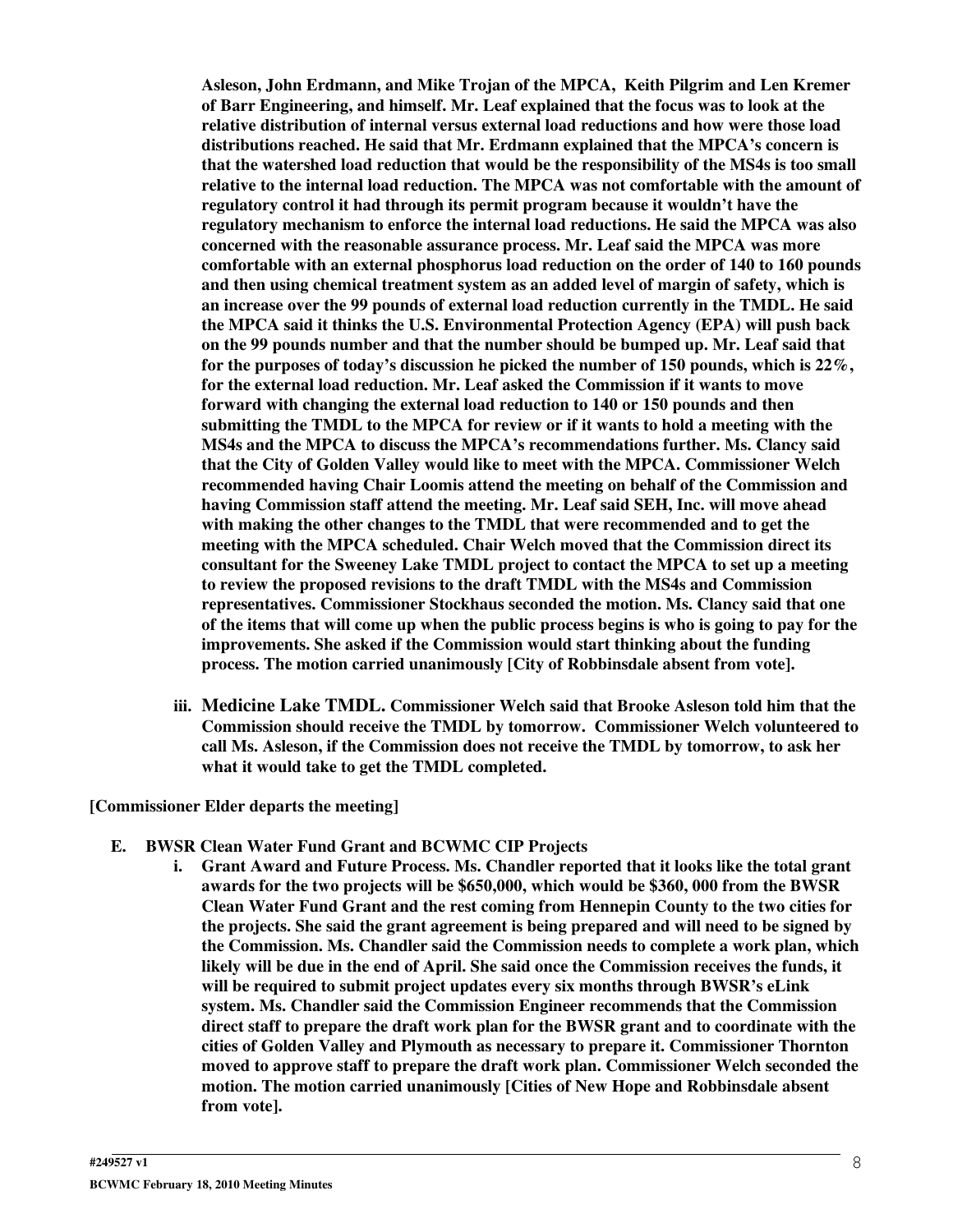**ii. BCWMC CIP Project Schedule. Ms. Chandler said the Commission could choose to reduce its ad valorem tax levy for 2011 to reflect the incoming grant funds or could accelerate its CIP project schedule. She said the Commission Engineer had one recommendation for a project to accelerate, which would be moving the North Branch channel restoration to 2011 from 2012 dependent on the City being prepared to move up the project. She said accelerating projects would mean the watershed would receive the water quality benefits sooner and also the Commission may stand a better chance to receive future water quality grants since it shows that when the Commission is awarded grants it gets more projects completed sooner. Ms. Chandler added that the bids are favorable in this economic climate.**

**Ms. Chandler reminded the Commission that the Commission needs to do a minor plan amendment for the 2011 CIP projects and if a CIP project is advanced then it needs to be included in the minor plan amendment. She said the Commission Engineer recommends submitting the minor plan amendment in early April. Ms. Chandler said the Commission Engineer thinks the Commission can add the Wirth Lake outlet structure modification, which is part of the TMDL, since the money is already available.**

**Chair Welch recommended that the Commission form a new committee that includes members of the Commission and the TAC that starts to draft a priority list of projects in light of the fact that the Commission has agreed to lead the categorical TMDL. Ms. Clancy recommended the Commission and the TAC review the prioritization process that was undertaken when the BCWMC's CIP was created. Mr. Oliver mentioned that given the number of items given by the Commission to the TAC for discussion that the TAC may need to start meeting more often, such as monthly.**

**Commissioner Sundberg moved that the Commission accelerate its CIP and that the TAC discuss which project to advance. Commissioner Welch seconded the motion. The motion carried unanimously [Cities of New Hope and Robbinsdale absent from vote]. Ms. Chandler asked the Commission to direct staff to prepare the draft minor plan amendment for the Main Stem project and the Wirth Lake outlet, which could be revised to add a third project if the Commission decides to advance the North Branch or other project. Commission Welch moved to authorize staff to prepare the draft minor plan amendment. Acting Commissioner Hoshal seconded the motion. The motion carried unanimously [Cities of New Hope and Robbinsdale absent from vote].**

- **F. Administrative Services Committee Update – Contractor Position. Chair Loomis reported that the Administrative Services Committee interviewed three individuals and felt that one of those individuals was a good match for the contractor position. She stated that the Committee checked the references of that one individual and the references were all positive. Chair Loomis asked if the Commission would want the individual to come to the next Commission meeting to meet with the full Commission. The Commission agreed it would like to meet and talk with the individual at the March meeting. Chair Loomis said the Administrative Services Committee would contact the individual to set it up. Commissioner Welch reminded the Commission that a contract would need to be drawn up and submitted to the Commission for approval. Chair Loomis said the Commission could authorize the Committee to negotiate the terms of the contract with the individual. Mr. LeFevere said the Committee could see if it can reach an agreement of terms with the individual and could present the terms at the March meeting. Chair Loomis directed staff to prepare a boilerplate contract for the March meeting.**
- **G. Meadowbrook Elementary Education Grant Reimbursement Request. Chair Loomis recommended that the Commission defer the discussion of this reimbursement request until after the grantee has communicated to the Commission that the work described in the grant application has been completed. The item was deferred.**